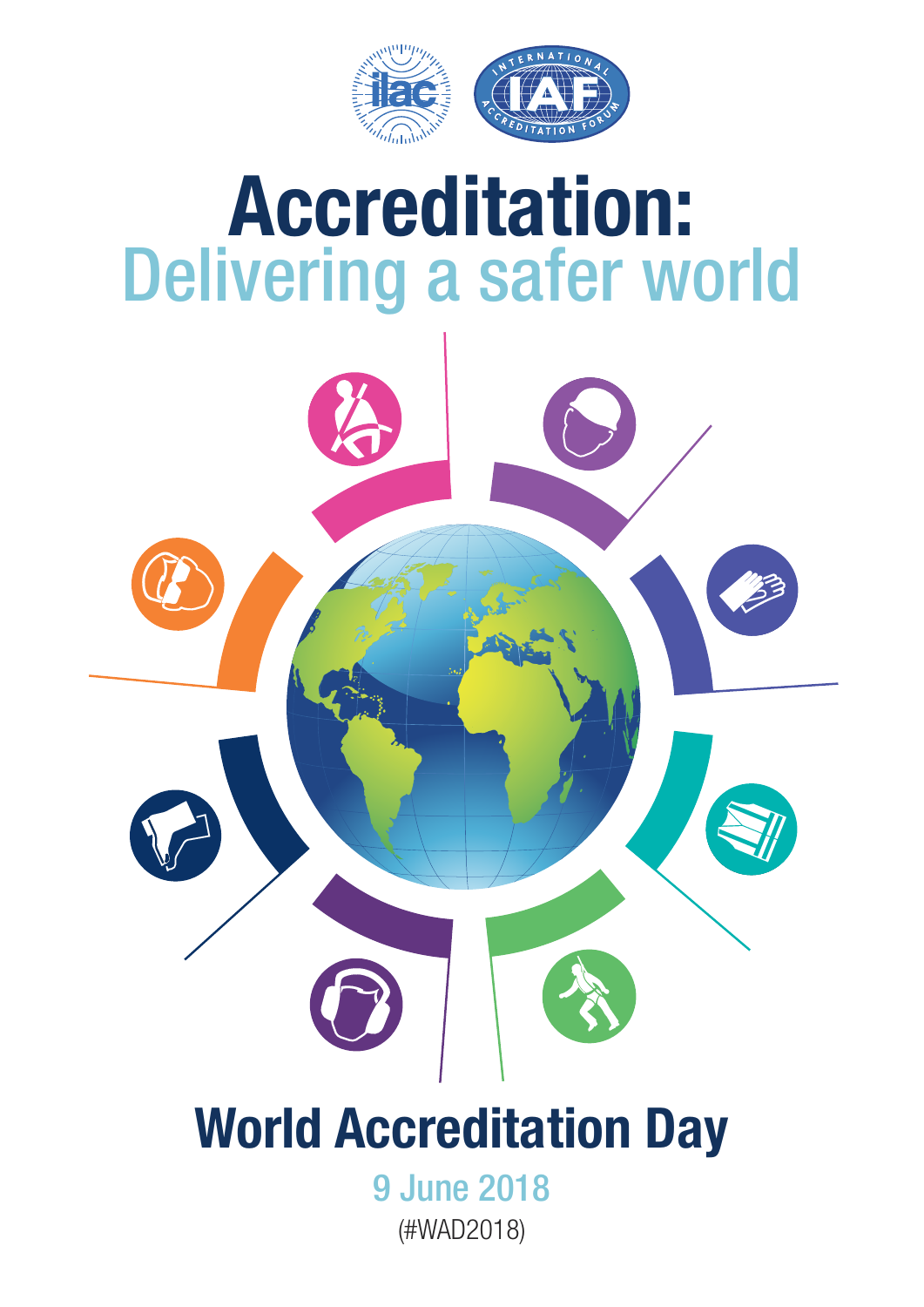# **Accreditation: Delivering a Safer World**

**9 June** marks **World Accreditation Day**, a global initiative, jointly established by IAF and ILAC, to raise awareness of the importance of accreditation. The theme of World Accreditation Day 2018 focuses on how accreditation delivers a safer world.

### **What are the issues?**

There are more than 2.78 million deaths per year as a result of occupational accidents or work-related diseases. Approximately 125 million people in the world are exposed to asbestos – in the workplace, resulting in an estimate of several thousand deaths from asbestos-related lung cancer each year. One in eight of total global deaths, around 7 million people annually died as a result of air pollution exposure, and there were 1.25 million recorded road traffic deaths globally in 2013<sup>1</sup>. There are also 374 million non-fatal work-related injuries and illnesses each year, many of these resulting in extended absences from work. Aside from the significant human cost, the economic impact of poor occupational safety and health practices is estimated to be 3.94% of global Gross Domestic Product (or about US\$2.8 trillion, in direct and indirect costs of injuries and diseases) each year<sup>2</sup>.

Recent problems with tainted food, drugs, electronic devices and other consumer products have made clear that more needs to be done to protect consumers. Injury statistics indicate that design problems, defects and inadequate safety information for consumer products are associated with many injuries.

In wider society, we expect that products we buy, from electrical goods to children's toys, our environment (water without contaminants, air free from harmful pollutants) or large-scale infrastructure projects (such as road, bridges, and public transportation systems) are safe to use. Our daily sources of energy, such as gas or electricity, should also be accessible without risk of injury or harm. Basic services such as drinking water and medical tests should be relied upon.

Businesses have a responsibility to ensure that their employees, visitors, and customers are able to enjoy freedom from injury or disease. They should also ensure that they provide for a sense of mental, physical and social wellbeing.

Health and Safety Regulation varies from country to country. In some economies, there are severe penalties for workplace accidents or breaches in policy. In other countries, economic development policies are of a higher strategic importance. Some businesses may feel that they face a challenge in balancing health and safety with operational needs, while others may feel pressured into focusing on profitability.

Providing a safe working environment should not be seen as a regulatory burden, but as a way to:

- $\bullet$  reduce costs
- **.** lower employee absence and turnover rates
- **In suffer fewer accidents**
- $\bullet$  lessen the threat of legal action
- **•** protect reputation for corporate responsibility among investors and customers
- $\bullet$  increase productivity through a healthier and better motivated workforce



1 Source: World Health Organisation 2 Source: International Labour Organization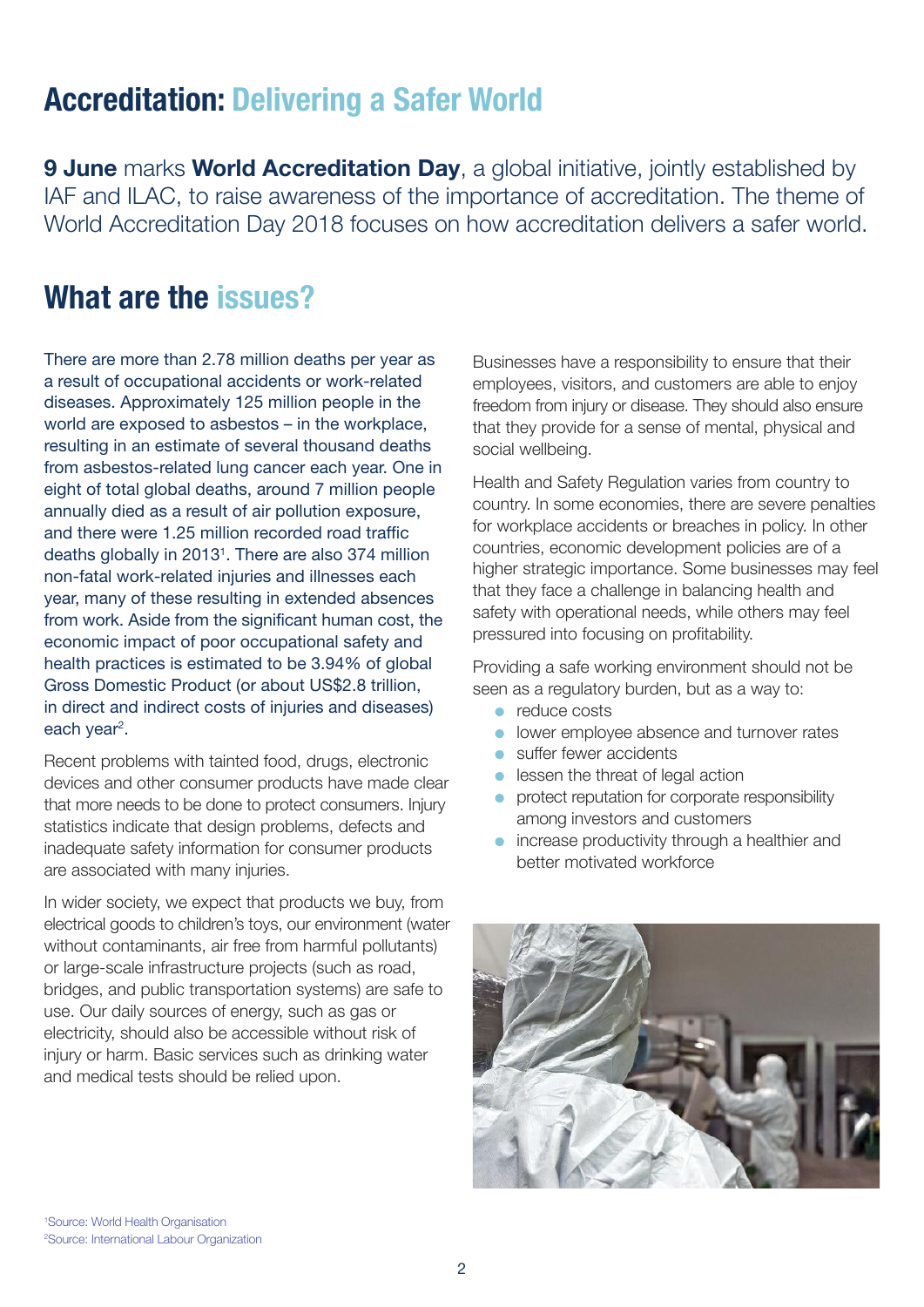# **What is the role of accreditation?**

Completed projects, raw materials, products, services, management systems, and/or personnel can be evaluated against a standard, code of practice, or regulatory requirement by testing and calibration laboratories, inspection bodies and certification bodies (collectively known as conformity assessment bodies). Conformity assessment bodies are used to check that products and services are safe for use.

Accreditation is the independent evaluation of these conformity assessment bodies against recognised standards to carry out specific activities to ensure their integrity, impartiality and competence. Through the application of national and international standards, government departments, businesses and wider society can therefore have confidence in the calibration and test results, inspection reports and certifications provided. Accreditation bodies are established to ensure that

conformity assessment bodies are subject to oversight by a competent body. Internationally recognised accreditation bodies, which have been evaluated by peers as competent, sign international arrangements that enhance the acceptance of products and services across borders, thereby creating a global infrastructure to support health and safety related processes.

These arrangements are managed by IAF, covering accreditation of certification bodies and verification/ validation bodies, and ILAC, in the areas of testing, calibration and inspection body accreditation. This system ensures that the accreditations issued by different accreditation bodies is consistent across the globe. As a result, products and services tested, inspected or certified once under the IAF and ILAC umbrella, can be accepted everywhere with equal confidence.

## **What benefit does accreditation provide?**

### **For Government & Regulators**

The role of Government and Regulatory bodies is to ensure that businesses provide a safe working environment. They can set policy or technical requirements for products or services that are placed in the market, and rely on accredited conformity assessment bodies to verify compliance with those requirements.

Accreditation can be used to support health and safety policy in different ways. For example, markets can 'self-regulate' through businesses voluntarily agreeing to meet set standards. This can be applied where there is a need to reassure markets on the conduct of business while minimising risks, but where there is no desire by Government for regulatory intervention.

Alternatively, businesses that demonstrate compliance with standards through accreditation may earn 'recognition' from regulators, who trust them to comply with their legal obligations. This enables regulators to reduce oversight and inspection visits, saving tax payers money. This 'Earned recognition' can achieve the same or better outcomes as regulation, but on a voluntary basis. In this way, the cost of regulation is reduced for both the government and the regulated business.

International accreditation arrangements provide Regulators with a robust and credible framework to accept accredited test results, inspection reports and certifications from overseas, with an equivalent level of confidence as if they were carried out in the local economy.

Examples of how regulators are using accreditation to support their health and safety policy objectives can be found on Public Sector Assurance at [http://www.publicsectorassurance.org/topic-areas/](http://www.publicsectorassurance.org/topic-areas/ health-safety/)

health-safety/

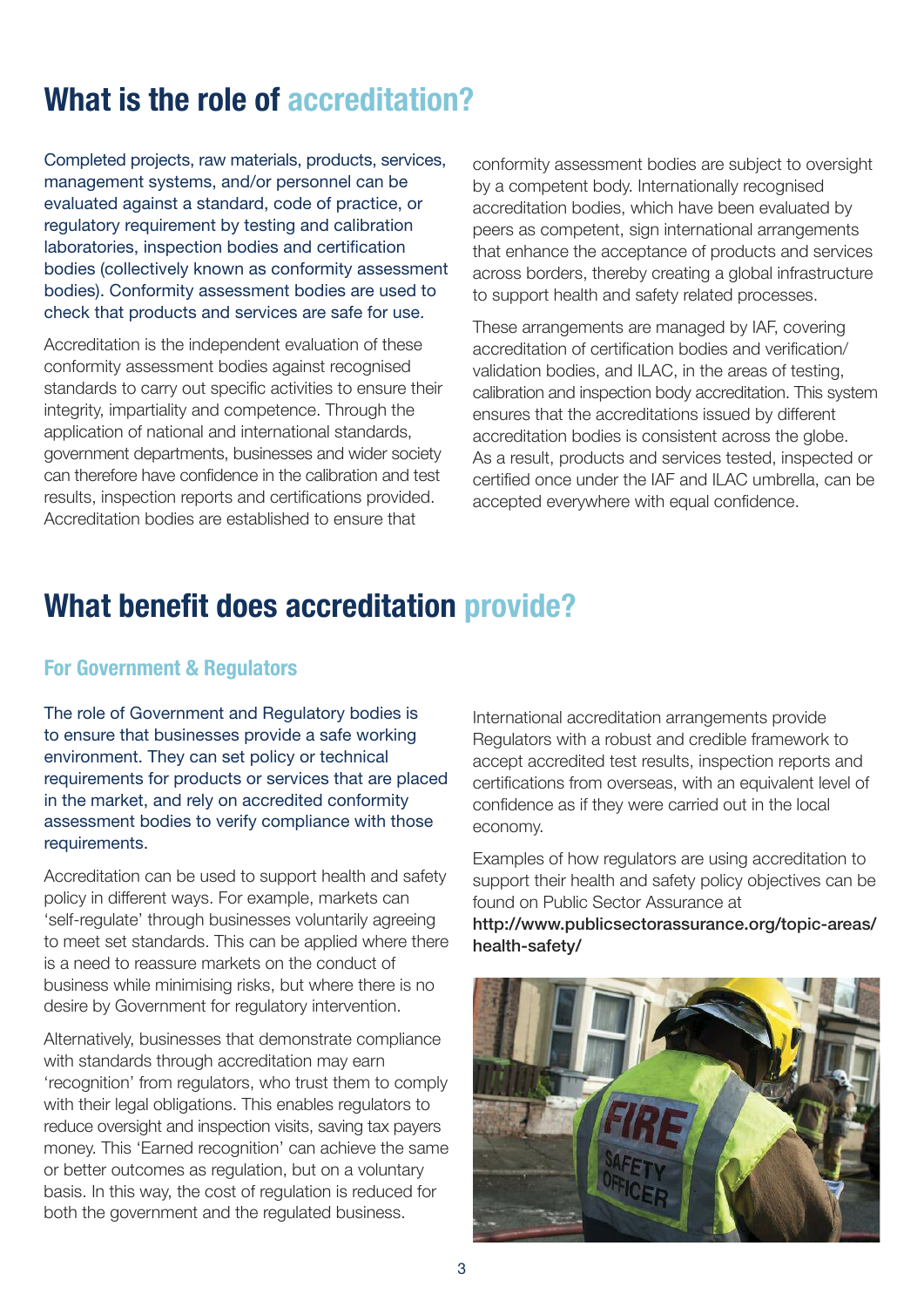# **What benefit does accreditation provide?** *continued*

#### **For Government & Regulators**

#### **Case Studies:**

#### Underpinning the competence of lifeguards in Dubai

Dubai has beaches, hotel pools, residential & sports complexes, and water parks that are under the supervision of thousands of lifeguards.

The Public Health & Safety Department of Dubai Municipality uses the accredited certification of lifeguards as a measure to create a safer experience for tourists. The scheme uses ISO 17024 and covers the certification of pool lifeguards, shallow water lifeguards and beach lifeguards.

The scheme assesses lifeguards for water rescue and basic first aid skills. After successfully completing examinations and certification requirements, the lifeguards receive a certificate and card from an accredited provider.

#### Czech Ministry of Regional Development requires certification of electronic tools users

Accredited certification is used by the Ministry of Regional Development of the Czech Republic to assess the professional competence of those that use electronic tools or carry out operations using electronic equipment. Accredited certification is required through the public tender procurement process as per the rules and requirements stated in the Regulation No. 9/2011 Coll. Accreditation against the requirements of ISO/IEC 17065 (product certification) is used for assessment of professional competence to ensure electronic tools are used competently and therefore, safely.

#### Ensuring the competence of Fire Risk Assessors

The responsibility to perform an assessment of fire risk, review such an assessment and to take fire safety measures, rests with duty holders. Both the Scottish Government and the Scottish Fire and Rescue Service recommend that duty holders who wish to contract the services of external fire safety risk assessors, verify that the assessor is competent in fire risk assessment. One way of verifying the competence of an individual assessor is to select the assessor from a list of competent fire risk assessors maintained by a professional body or an accredited third-party certification body.

#### The safe management of asbestos in commercial property

The UK's Health and Safety Executive (HSE) introduced regulations to protect workers and the wider community from the risks of exposure to asbestos. Amongst other requirements, the Control of Asbestos Regulations require testing for the presence of asbestos to be carried out by a laboratory that is accredited against the requirements of ISO/IEC 17025, the international standard for testing laboratories.

HSE also recommends that, where surveys are carried out for the presence of asbestos, they should be carried out by inspection bodies that are accredited against the requirement of ISO/IEC 17020, the international standard for bodies performing inspection. HSE strongly recommends the use of an accredited surveyor to safely manage asbestos. The regulator recognises that accreditation provides clients with an assurance of a surveyor's competence. A review of the effectiveness of the Regulations concluded that:

- The Regulation minimised the risks from exposure to asbestos, keeping workers and the community safe. The review stated that the fall in exposures to asbestos between 1980 and 2015 will lead to 25,700 fewer deaths from mesothelioma and lung cancer in the 100 years between 2001 and 2100.
- Costs to business and government/taxpayers, as well as costs to the individuals affected, both in terms of financial costs and the impact of quality of life and loss of life, when applied to those estimates to the yearly profile of prevented cancer deaths between 2001 and 2100, the present value of the benefits to society of preventing those cases of cancer is estimated at £20.9 bn.

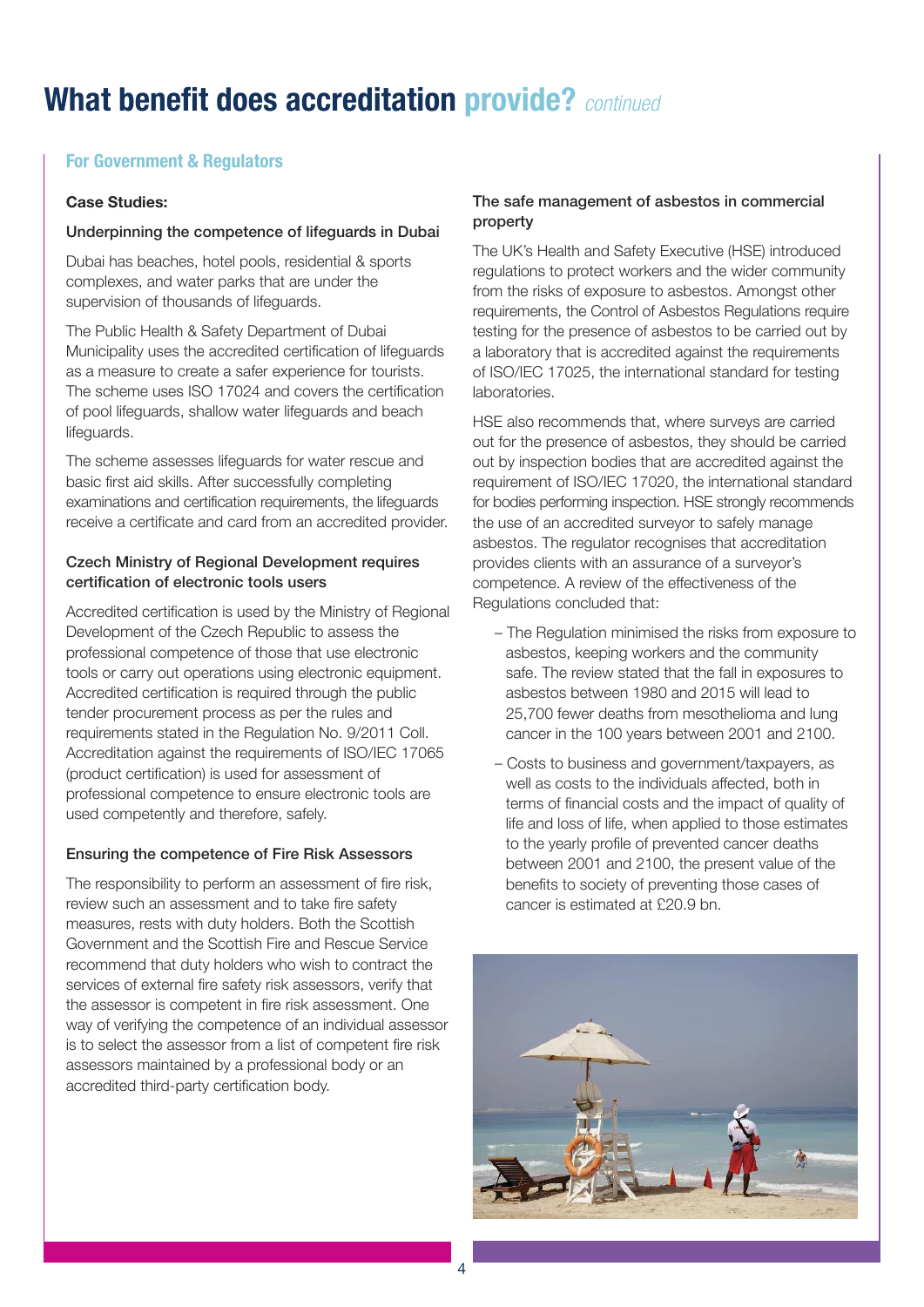### **For Businesses**

Businesses can demonstrate compliance with best practice by implementing a health and safety management system in order to:

- **Improve reputation and increase opportunities** to gain new business
- Minimise risks of downtime through accidents
- $\bullet$  Demonstrate commitment with legal obligations
- Achieve potential cost savings from public liability insurance premiums
- **Attract and retain staff**

In a number of areas, it is a requirement to use accredited services before placing products on the market; in others

#### **Case Studies:**

#### Accreditation reduces the need for regulatory audits and the associated costs

Accreditation of laboratories under the Drinking Water Testing Standard Scheme (DWTS) significantly reduces the burden of Drinking Water Inspectorate (DWI) audits, as the need for the Regulator to routinely audit or inspect the laboratory is removed. Conversely, if a laboratory chooses not to adopt DWTS, they will be subject to risk-based vertical audits, including audits of samplers by the DWI. The costs of DWI audits or inspections of laboratories used by water companies are recovered by the DWI, and so there are clear financial benefits of being accredited under the scheme.

#### BuildSafe Northern Ireland requires OHSAS 18001 in construction tenders

Contractors, consultants (and their supply chains) seeking to tender for public sector works contracts must be able to satisfy the Government Construction Client that they have the resources and competence to manage health and safety. Businesses with OHSAS 18001 accredited certification are therefore well placed to be eligible to tender for work.

#### ISO 45001 – Occupational health and safety

it is a de facto 'licence' to trade as key purchasers expect it. Accreditation provides market differentiation and objective proof that products are safe and meet specification.

Accreditation is increasingly recognised in tender documents and for overseas trade. In some cases, it can result in reduced levies or audits.

Examples of how businesses are gaining tangible benefits from using standards and accreditation can be found on the Business Benefits website at <http://business-benefits.org>

#### Removing rogue taxi operators

All taxis in Sweden must be linked to a reporting centre to transfer data from each vehicle's taximeter equipment (wireless and digitally) to provide details of distances travelled. The Swedish Transport Agency, responsible for the registry of the accounting centres, has introduced this policy to reduce tax fraud and to remove the number of rogue taxi operators. In order to provide confidence in the system, the reporting centres must ensure that their equipment is certified by an accredited certification body.

#### Better loan and insurance rates offered to Japanese businesses managing risk

The Development Bank of Japan (DBJ) offers more attractive loan rates and discounted insurance premiums to commercial businesses that have taken steps to increase their resilience in case of emergency. The bank screens metrics around business continuity, preparedness, and mitigation and recognises that accredited certification of a business continuity management system to ISO 22301/ 22313 helps to manage risk exposure.

On 12th March, ISO published ISO 45001, Occupational health and safety management systems – *Requirements, that* provides a framework for organisations to improve employee safety, reduce workplace risks and create better, safer *working conditions.*

Accredited certification to this standard can help businesses improve its ability to respond to regulatory compliance issues, reduce disruption costs, and reduce the cost of insurance premiums.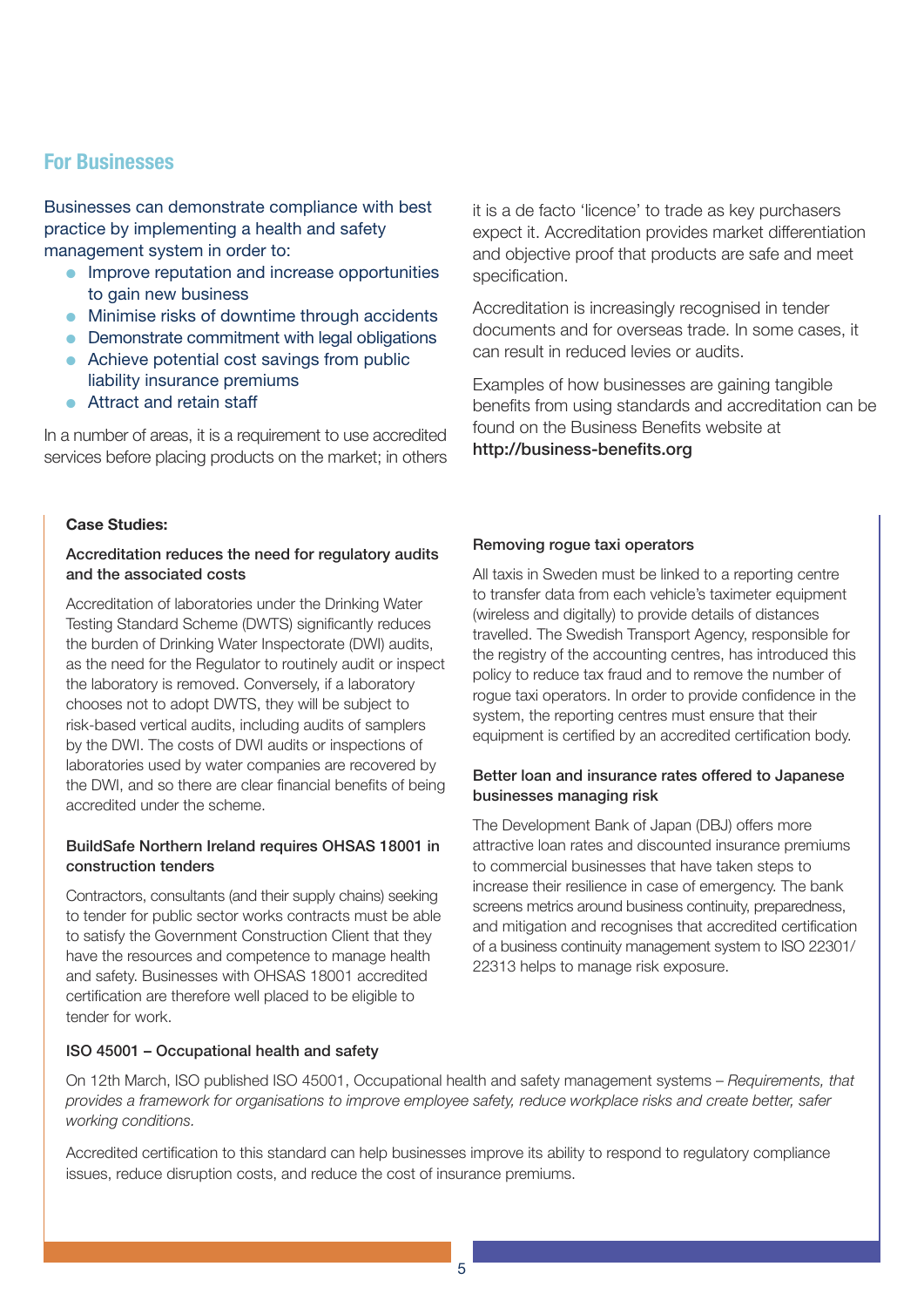# **What benefit does accreditation provide?**

### **For Employees**

Working for a company that has implemented an occupational health and safety management standard sends a clear signal to employees and stakeholders

#### **Case Study:**

Reduced workplace accidents result in insurance premium reductions for businesses in Italy

Italy's Workers' Compensation Authority, INAIL, the national governmental institute for insurance against accidents at work, has seen that organisations who hold accredited certification to the Health and Safety management systems standard, OHSAS 18001, have reduced workplace accidents by up to 40% in some sectors. As a result, INAIL offers businesses up to 28% discounts on the cost of insurance premiums for businesses with OHSAS 18001 accredited certification.

that they view employees' health and safety as a priority within the organisation. It will identify risks and ensure a safe working environment.









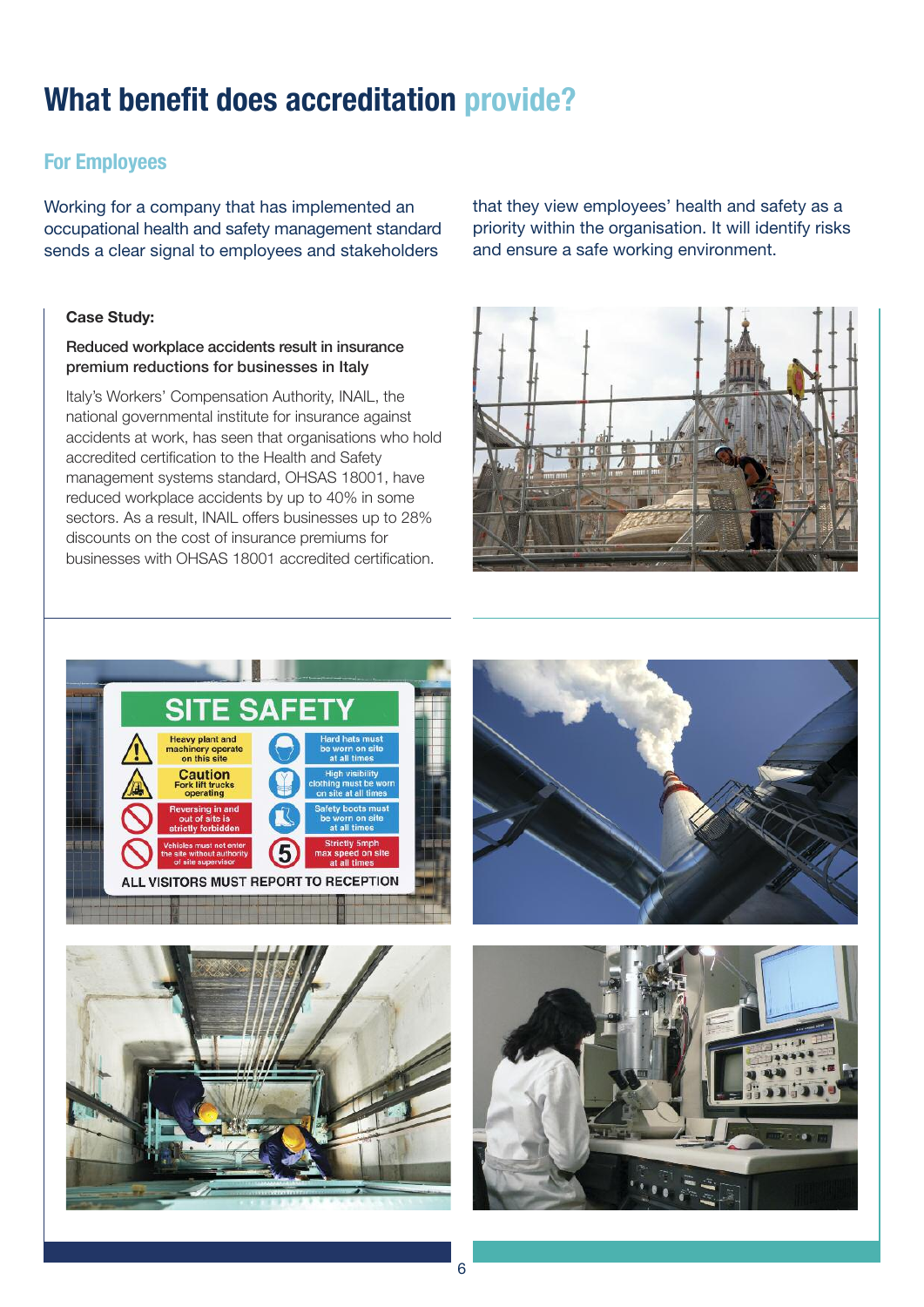### **For Citizens**

Public confidence can be gained from goods or services that are accompanied by an accredited certificate of conformity. International accreditation

#### **Case Studies:**

#### Certification improves safety levels of New Zealand adventure tourism

All adventure tourism operators throughout New Zealand require safety certification under the New Zealand Adventure Activities Certification Scheme. Providers need to undergo and pass a safety audit that certifies safety processes meet the safety audit standards.

#### Supporting protection from terrorism

The Department of Homeland Security's BioWatch Program provides early detection of a bioterrorism event and helps communities prepare a coordinated response. The combination of detection, rapid notification, and response planning helps federal, state, and local decisionmakers take steps to save lives and mitigate damage.

The BioWatch Quality Assurance (QA) Program ensures that the BioWatch Program continues to provide actionable results with high confidence to local public health decision makers. The QA Program was established in 2011 to ensure field and laboratory operations are conducted according to program policies, protocols, and QA and quality control (QC) requirements to ensure the defensibility of results. Laboratories must be accredited to participate.

#### Ensuring the effective use of CCTV through accredited certification

The UK Government has introduced a surveillance camera code of practice that contains 12 guiding principles to ensure and demonstrate to communities that cameras are only ever used proportionately, transparently and effectively by the relevant authorities (police, police crime commissioners, local authorities and non-regular police forces). Accredited Third party certification enables organisations to clearly demonstrate that they comply with the surveillance camera code of practice. Certification indicates best practice and compliance with the code.

agreements ensure that such goods and services placed on the market, from which ever country of origin, meet standards of quality and safety.

#### Improving product safety

A Europe-wide study conducted by the International Federation of Inspection Agencies (IFIA) revealed that nearly 80% of products tested bearing the CE-mark through self-declaration of conformity (SDoC) did not comply with EU regulations. The survey also found that 16% of products showed safety-critical failures, resulting in a high risk of shock or fire. This compares to less than 1% for products with third-party accredited certification. The report recommends that for sensitive and high-risk products, a more robust approach that relies on independent third party, on either a mandatory or voluntary basis, should be taken to ensure that products placed on the market are safe, compliant and sustainable.